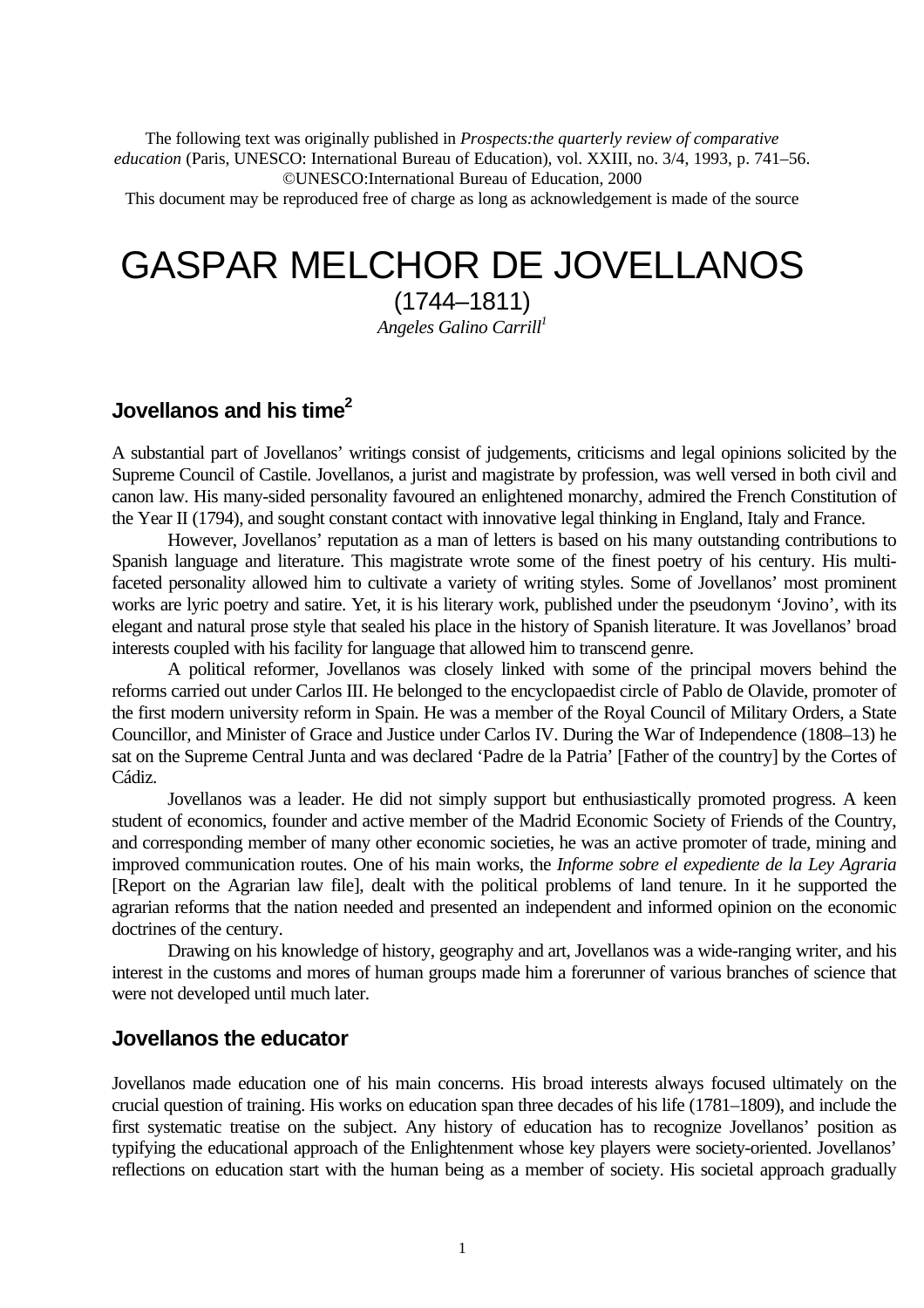broadens to take in personal values and ultimately his pedagogy equally attends to both sides of the individual/society partnership.

His *Diario* [Journal] for 1796 conveys the intensity of a man in his fifties who, having taken stock of what he has done in his life and of what he still wishes to do, takes the future into his hands and makes his decision. Jovellanos writes—'I am resolved to write a little work on public instruction for which I have prepared some notes and observations'.<sup>3</sup>

Research on Jovellanos in a variety of fields has opened up different paths of access to his work. As specialized studies, they are absolutely irreplaceable. We now turn to one aspect of his work which, while it does not stand on its own, seems nevertheless to hold a key both to his principal prose works and to some of his poetry: The central role of education in his ideas for reform. His concern for the economic recovery of the nation and his axiomatic belief in instruction as the basis for all social and individual progress are the driving force of Jovellanos's educational theories.

Jovellanos's ideas and his support for reform can be seen in his criticism of universities, the élitist 'colegias mayores', the judiciary, the guilds and the Inquisition. He also criticized social factors such as inherited wealth (primogeniture), the poor quality of the education provided for the aristocracy, the lack of educational provision for the general population, the pseudo-education of women, poverty made worse by political structures, contempt for manual work and the superstitions and obsessive perversions of religion.

His critique of contemporary education denounces purely speculative—or, as he says, deductive teaching methods. He abhored the anachronistic statutes governing educational establishments, the semiecclesiastic regimen of universities, the abuse of authority, unfamiliarity with sources (Biblical, humanistic, legal, medical), ignorance and undervaluation of modern sciences, neglect of living languages and the lack of up-to-date training for the working class and technical guilds (Escolano Benito, 1988).

Given the impossibility of carrying out the vast reforms he considered necessary, Jovellanos opted to improve old teaching establishments wherever he could. But he was more interested in creating new facilities corresponding more closely to his ideal.

This much can be deduced from his publications and activities at various stages in his career. When the Economic Societies of Friends of the Country were still active, Jovellanos addressed the Asturian Society on ways to promote the welfare of that region (1781), and on the need to advance study of the natural sciences (1782). In one of his addresses he recommended introducing an element of freedom into the training of craftsmen (1785). He also advocated women's membership of the Madrid Economic Society as active members enjoying full rights (1786). A significant part of his educational thinking is set out in the *Elogio de Carlos III* [In praise of Carlos III] (1788). And during his time as Minister of the Military Orders, he drew up the curriculum for the Colegio de Calatrava in Salamanca (1790). This was his main contribution to university training and a very important educational document (Caso González, 1988).

During the productive years when he was exiled from the capital to Gijon (1790–97) on the pretext of supervising mining operations, he concentrated on giving shape to the Nautical and Mineralogical Institute, which he founded. Long sections of his work on agrarian law are devoted to the education of farmers, landowners and politicians (1794). Although it is said that the *Plan de educación de la nobleza* [Educational plan for the nobility], was not written by Jovellanos, there is no doubt that it was directly inspired by him. It was, according to recent research, produced during his brief term as Minister of Grace and Justice (1797–98). There was a second period of exile to Majorca from 1801 to 1808. During this time Jovellanos wrote the first systematic treatise on education in the Spanish Enlightenment without referring to or quoting from his previous works. These two periods of exile were among the most productive periods of his life.

# **Educational upheavals**

There is no need for a full and detailed description of the educational upheavals that took place during the final years of the eighteenth century in Spain, but it is necessary to consider some of the more significant features of the educational context in which Jovellanos lived and worked.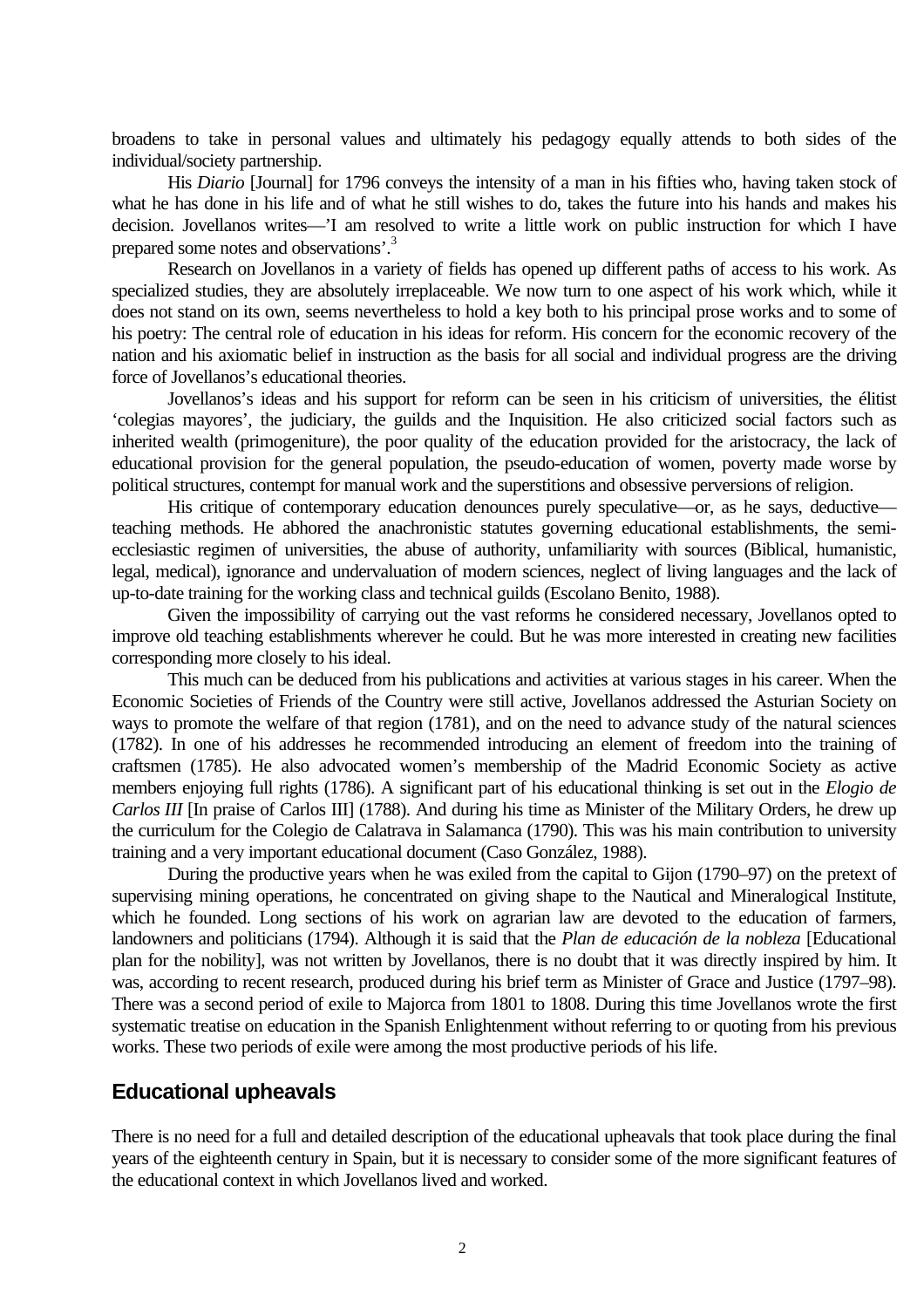At the beginning of Jovellanos' professional career, a series of reforms were promoted by the ministers of Carlos III. Their clearly subjective conviction that they were involved in the most auspicious turning-point in the history of Spain was reflected in the following package of reforms: The expulsion of the Jesuits from colleges and seminaries, and related legal provisions (1767 and ensuing years); the entrusting of the reform of the University of Seville to Olivade, who made some changes to its curriculum (Aguilar Piñal, 1969), and who also explained how far to extend the reform in the other universities; the series of royal decrees reforming the universities of Salamanca and Alcalá (1769); the creation of university directors, through whom the universities would be made accountable to the Council of Castile (1769); and the reform of the *colegios mayores* promoted by the *manteístas* in power, in the face of opposition from the *colegiales* who had until then had the upper hand in the civil and ecclesiastic administration  $(1771-77)^4$ .

The obstacles placed in the way of these measures, which successfully thwarted them, left Jovellanos with a lasting conviction that necessary changes in the studies, methods and organization of teaching would fail if left to the respective corporations and professions. He had no faith in contemporary university education, which he saw as a decadent bastion of the traditional university. Several passages of his works reflect the sadness and frustration accompanying his conclusion that effective renewal would have to come 'from above'.

In the 1760s, when the proponents of the Enlightenment set about reforming education at the level then called 'First Letters', reforms were also undertaken at other levels. For instance, awarding a teacher's diploma became the exclusive right of the Council of Castile (1771). Teacher's affairs, previously administered by the Brotherhood of San Casiano, were assigned to the Academic College of First Letters (1780) and later to the Royal Academy of Primary Education (1791), that instituted the first Chair of Education (1797). This period also saw the institution of the 'normal schools', so called because they were expected to serve as a norm for all the others. These schools were modeled after the Parisian 'Ecole normale' opened by decree of the Revolutionary Convention on 20 January 1795. This was the first appearance of the educational term 'normal' in the context of teacher training in Spain.

A marked feature of the Spanish Enlightenment was its bid to regenerate a country which, after a period of revival, was threatening to sink back into lethargy because there was little support in society at large. The educated class linked with the administration was not sufficiently influential. Its members formed circles of friends or came together to promote specific projects (Viñao Frago, 1982) and can be legitimately described as an intelligentsia. Except for a few years under Carlos III, there was an unbridgeable chasm between their ideas and political life.

Such was the ideological and political context in which Jovellanos developed his ideas on education.

# **Jovellanos' educational theory**

# EDUCABILITY

It is never idle to ask questions about the nature of man. Every approach to education is based on an underlying image of man. Human beings' attempts to define themselves and the meaning of their lives provide Jovellanos with three bases for his educational anthropology.

Man is at birth an incomplete being requiring various forms of assistance and particularly communication with other human beings.<sup>5</sup> Educability is the essential distinguishing feature of human beings and reason, the basis for all instructive communication.<sup>6</sup> Moral responsibility is peculiar to the human species; the ethical requirement of freedom calls for the constant improvement of the individual receiving education, 'an education for virtue'.<sup>7</sup>

### THE ECONOMY

Jovellanos broaches relations between the economy and instruction by confessing to his own change of outlook. He ponders the skills required for the exercise of jurisprudence, his own initial training, and concludes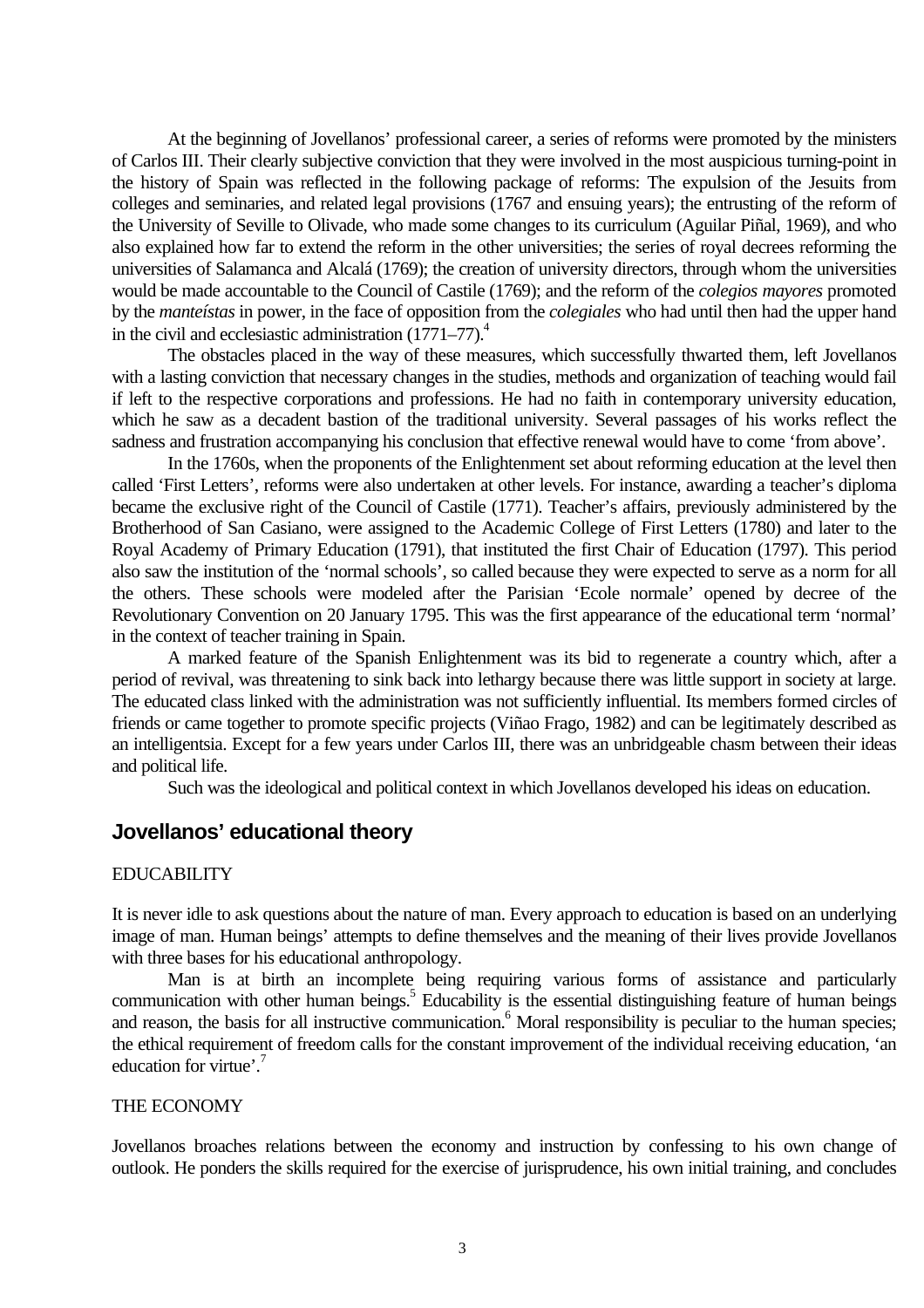that the most useful subject for legislators is civil and political economics, 8 'a science that can be said to be of this century'.

Whatever might be the source of the nations' wealth, whether it be agriculture, trade and shipping, industry or its population, Jovellanos regarded all as equally important. All these activities are linked by a highly complex network of direct and indirect actions and reactions. This means that all sources of wealth must be encouraged at the same time. Neglect of any one will have a prejudicial effect on the rest.<sup>9</sup>

We must then discover whether there is a prime factor capable of opening paths to national prosperity. For Jovellanos the answer is education. The relationship between labour and wealth is not a simple one. Much depends on how labour is applied to the various fields of production. Nor is there a direct relationship between wealth and population; wealth results from the skill and sophistication with which a given situation is handled, the attitude toward the processes involved, and the quality of the end product.

The first task is to promote information, the flow of ideas, the learning of new technologies and to study new methods that are being devised. 'The chief source of public prosperity should be sought in instruction'. 10

Curricula must include 'useful sciences'. The question of useful sciences, decisive for curriculum design, is raised by Jovellanos in other contexts, including that of Agrarian Law.<sup>11</sup> The usefulness of knowledge depends on the framework in which it is applied. When Jovellanos advocates the teaching of 'useful sciences', he is thinking of those that meet human needs. Need is the key to interest. What was required in this period was a complete change in the approach to curriculum planning that would introduce the knowledge and skills likely to enhance national prosperity. At the same time, teachers and educators needed to make instruction correspond more closely to interest. These were the two pivotal points in one chapter of the 'enlightened' reforms proposed by Jovellanos.

The exact sciences and the natural sciences are for Jovellanos 'useful sciences.' The former enhance knowledge of the economy itself and of machines and instruments in general, while the latter provide the key to the study and practice of farming and mining, as well as to the many subordinate branches of the 'grand art of agriculture'.<sup>12</sup>

The *Informe sobre la Ley Agraria* [Report on the Agrarian law] proposes the creation of establishments teaching 'useful subjects'; in this context, those of use in agriculture. They were to be provided in all cities and towns of consequence, 'those with a numerous and well-to-do propertied class'.<sup>13</sup>

The methods of such education raise a by-no-means trivial matter: they involve bringing down the barrier between those who study and those who work; between theory and practice; between research and action. There is no mistaking which way Jovellanos leans, given that he describes the defects of Spanish culture as a taste for subtlety in reasoning, the belittling of practical skills and the identification of traditional thinking with one's own, and of anything new with the perilously alien. 'Is there no way of bringing scholars closer to the artists (artisans), and sciences themselves to their prime and most worthy object?<sup> $14$ </sup>

The role of the intellectual—too inclined to generalize abstract knowledge without checking on its application—must consist, first of all, in investigating useful truths and placing them within the reach of the illiterate, and, equally urgently, in discarding the routines and prejudices that so hamper the progress of the 'necessary arts'. 'Technical primers' were to be prepared which would describe, clearly and simply, the best ways of preparing the land.<sup>15</sup>

### THE FUNDING OF EDUCATION

In his 'Report' Jovellanos recommends that the funds needed to provide free education should come from 'tithes levied by prelates, income accumulated by chapter-houses, and other ecclesiastical benefits'.<sup>16</sup>

Institutes teaching useful subjects would be financed from three sources: since they were assumed to be in the public interest they could legitimately be endowed by the councils of the respective localities, teachers being paid out of contributions paid by pupils and the government providing and maintaining buildings, instruments, machinery, libraries and other necessary items.<sup>1</sup>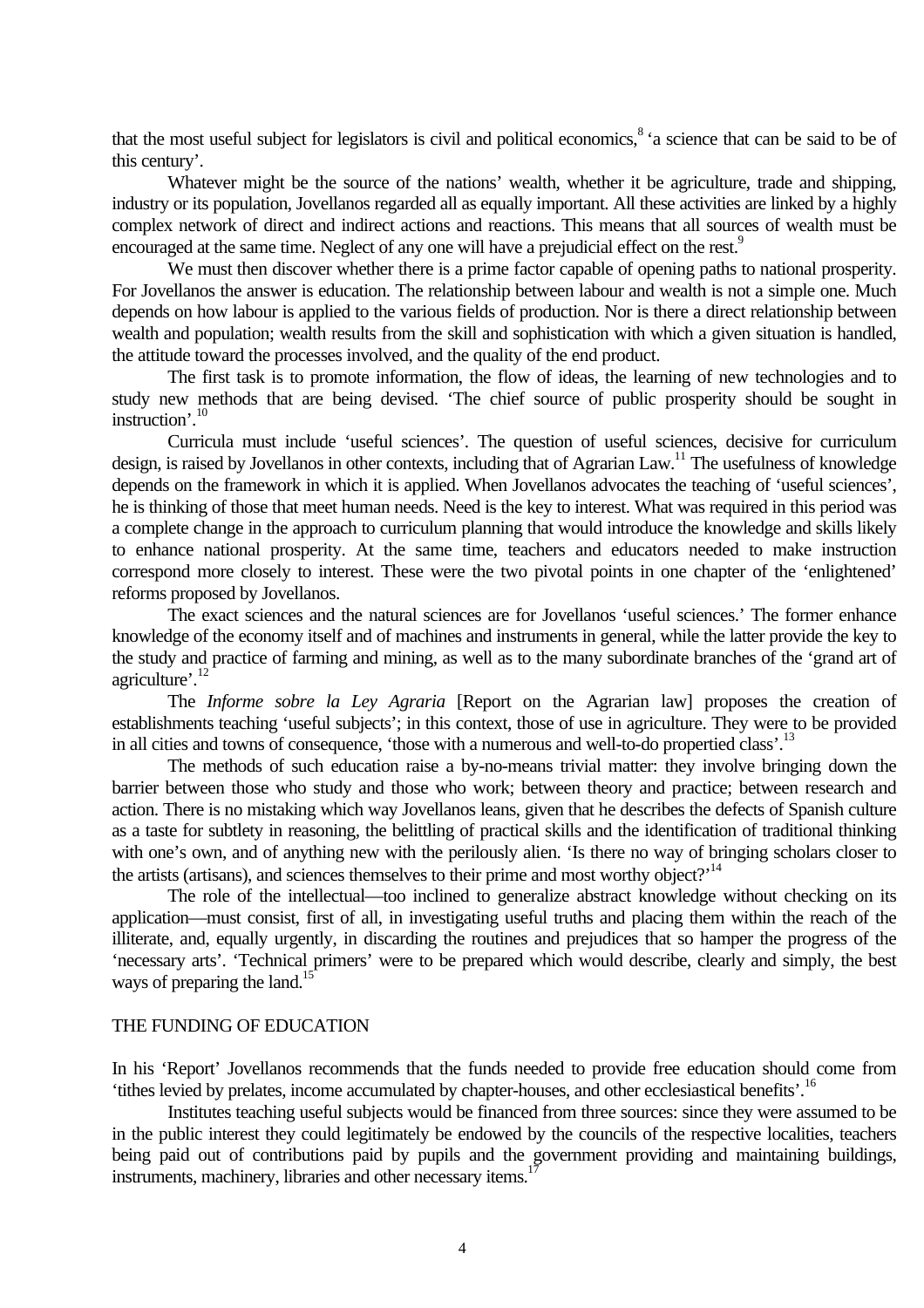#### THE QUESTION OF VIRTUE

Morality was the central question in the ethics of the Enlightenment. For Jovellanos virtue and courage were the keys to social prosperity. Education is important here too as a means of inculcating these qualities. In general, ignorance is the root of all the evils that corrupt society. And moral ignorance is the worst kind of ignorance, since it represents a defect not of understanding but of the heart.<sup>18</sup>

Jovellanos clearly sees the subtle relationship between instruction and virtue. To begin with, he examines the origin or prime source of morality. This was an exercise conducted by Plato and Aristotle and, among the moderns, by Hume and Adam Smith, since it was viewed as an indispensable part of moral philosophy. Jovellanos considered it essential to moral education.

The time he spends presenting and commenting on the opinions of the various philosophers on the foundations of morality, which he identifies from the outset as the crux of the debate, is not wasted: The concept of nature is a vague one, since it stands for a 'universal and complex' idea;<sup>19</sup> human reason is neither the norm nor does it precede it, though it may discern it and determine conduct; the quest for pleasure and avoidance of pain would be acceptable if identified with the desire for good and the rejection of real evil. Nor does Jovellanos accept interest as the foundation of morality; on this plane interest is of secondary importance, being more a psycho-pedagogical factor. He agrees with those who equate happiness with the exercise of virtue but differs with those, like Cicero, one of the authors he read most extensively, who do not manage to ascertain its true origin. $^{20}$ 

The fundamental tension between the individual and society, which increased throughout the century, is of the greatest interest to our author, who makes his profound ethical and political convictions the essential basis of any education. He is in less than full agreement with the contemporary tendency to 'invent' the individual in the abstract, because 'whatever the poets or pseudo-philosophers may say, history and experience never present man otherwise than as forming part of some more or less imperfect association'.<sup>21</sup> He accepts them in good part, however, making a distinction between the rights of 'natural man' and those of 'man in society'. He accepts natural obligations and rights, affirming at the same time that they are modified by the social nature of man. This is a qualification that he regards as essential. But this modifying principle must at least have as its aim the preservation and enhancement of those rights and obligations which, by nature, precede social rights and obligations. The more the modifications introduced by this principle of association strengthen the rights belonging by nature to man and the less they diminish them, the better they will be. He concludes with an open recognition that any political society must tend constantly towards such perfection.<sup>22</sup> This passage expresses a tight cluster of views that set Jovellanos apart as a man of the Enlightenment bent on reform and, of course, an anti-revolutionary.

The great mistake that undermines moral education is recognizing rights with neither law nor norm to support them, or rather of recognizing the law without recognizing its legitimizer. These 'opinions' concern the subjects of any education in which they are implicated, and the educator has to take them into account.

Jovellanos for his part is explicit. The prime source of morality lies in the Author of all things. This affirmation is made long before the *Tratado teórico-práctico de enseñanza* [Theoretical and practical treatise on education]: it is extensively developed in the *Introducción al estudio de la economía civil* [Introduction to the study of the civic economy]. The moral norm has to have 'a transcendental origin, to be essentially good and a uniformly active constant force'. The natural duties or obligations that concern man as an individual and the civic obligations of man in society can be extrapolated from this basis.

Moral instruction is necessary, even if moral law is considered to be natural to man and its precepts develop naturally as he develops. It is more necessary for those who desire their morality to be based on reflections and deductions of abstract principles. There is also a 'morality of the heart' in some persons who might not, therefore, require instruction. But even in these cases education would serve to cultivate and improve it.

The general population, who lack any other source of moral grounding, will be in yet greater need of instruction in this area.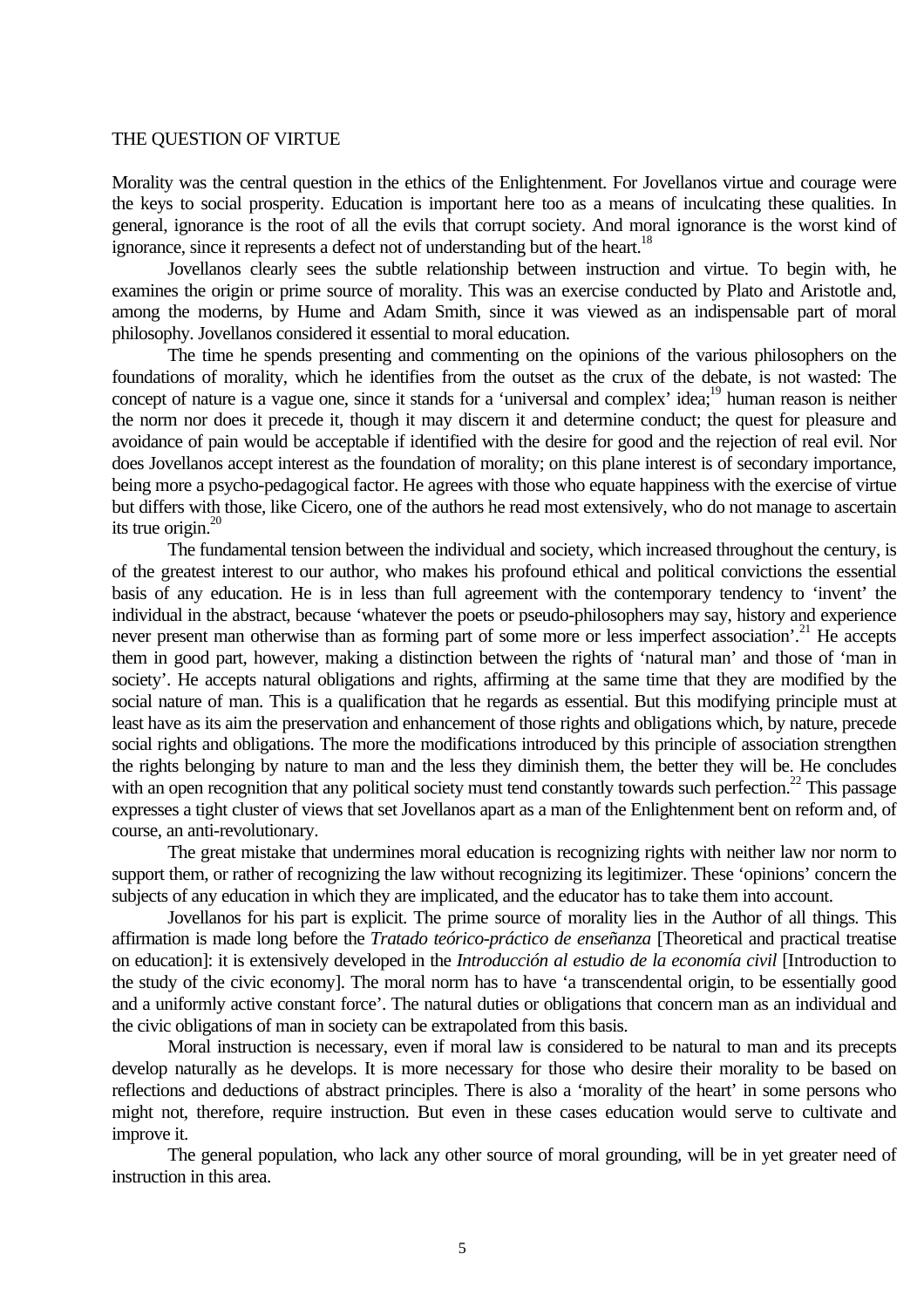# **A theoretical definition of education**

The educational philosophy of Jovellanos is presented systematically in one of his later works, the *Tratado teórico-práctico de enseñanza* [Theoretical and practical treatise on education]. In his many previous works, he had adopted positions on education that were both precise and daring. He had expressed views on literary, legal, theological, scientific, technical and civic training. An author of such consistency—despite all that is said about the 'two faces of Jovellanos'—would not, in the work of his solitary and imprisoned maturity, disorient his readers with a sudden change of direction. What he could do would be to present a well-argued philosophy of education, an intellectual overview made possible only as a result of detailed and comprehensive observation.

He anchors his enterprise on two already familiar axioms that constitute his firmest convictions in this field: 'education is not only the first but also the most general source of the prosperity of peoples',<sup>23</sup> and 'the prime root of evil is ignorance'.<sup>24</sup> He devoted his life to demonstrating the truth of those assertions, placing in their service, by his own admission, 'prolonged meditation' and an undeniable zeal for the public good.

The relationship between instruction and education is clearly set down in the *Tratado*: instruction is the universal medium of education and virtue the chief purpose of education. This is the conclusion of very lengthy prior discussion and, in our view, it forms the basis of the educational theory of Jovellanos.

This 'prolonged meditation' was partly devoted to clarifying the relationship between instruction and morality. Jovellanos had already supported the challenge raised some time before by Rousseau: 'It will be said that education corrupts, and it is true'. The objection is too important not to be lingered over. Jovellanos qualifies his attitude. He makes distinctions regarding the quality of instruction, recognizing the existence of a knowledge which embraces corruption, he explains 'no greater evil can befall men or States'.<sup>25</sup> It is not the first time that he notes the existence of perverse education, although he prefers to call it delirium rather than instruction. He sometimes describes moral evil as error.

When the question is put thus, what is under discussion is nothing less than the significance of education, the terms of the question being to determine whether or not education can be the prime source of beneficial instruction.

The answer is not immediate. It is reached by indirect though convergent paths. In the course of the study of sciences that he includes in the *Tratado*, he promises 'to describe the relationship that each (science) has with the major objects of human reason<sup>', 26</sup> and to explain how partial knowledge contributes to human advancement through the exercise of reason. The direct answer is unfolded in the chapter on ethics.

How can instruction contribute to character formation? Jovellanos is not oblivious to the problems stemming from the intrinsic nature of the relationship between the cognitive capacities of the subject and a person's behaviour. It is a classic question that occupied him on various occasions, and only in the *Tratado* did he reach a conclusion.

In the *Introducción a la economía política* [Introduction to Political Economics] he made the following assertions: man can be materially improved by instruction; instruction improves his ability to reason and to feel and even his will, which 'with instruction will not be less free but more enlightened'.<sup>27</sup>

Of one thing he is certain and says so, both in the *Economía civil* [Civil economics] and in the *Tratado*: ignorance will never be an antidote to knowledge that does not improve man. He takes the opposite approach: to confront the culture of corruption with well-founded knowledge.<sup>28</sup>

In the *Tratado*, Jovellanos consistently makes the exercise of reason the basis for all aspects of the educational function. He lays emphasis on the need to guide the young, 'to rectify the heart', and to direct young people in the exercise 'of their feelings and emotions'. Will 'has to be prepared' to comply with the norm, so that it may know and feel that 'in such compliance lies its contentment'.<sup>29</sup> This study is conducive to the exercise of virtue.

This 'teaching', he admits, is more a matter of doing than of reasoning, having more to do with practise than with preaching, because 'it should not be forgotten that moral truths are the truths of the heart'.<sup>30</sup>

Between instruction that opens the doors of science and art, and the purpose of education, which is to make citizens useful and good, there has to be instruction concerned with the shaping of virtue. It is this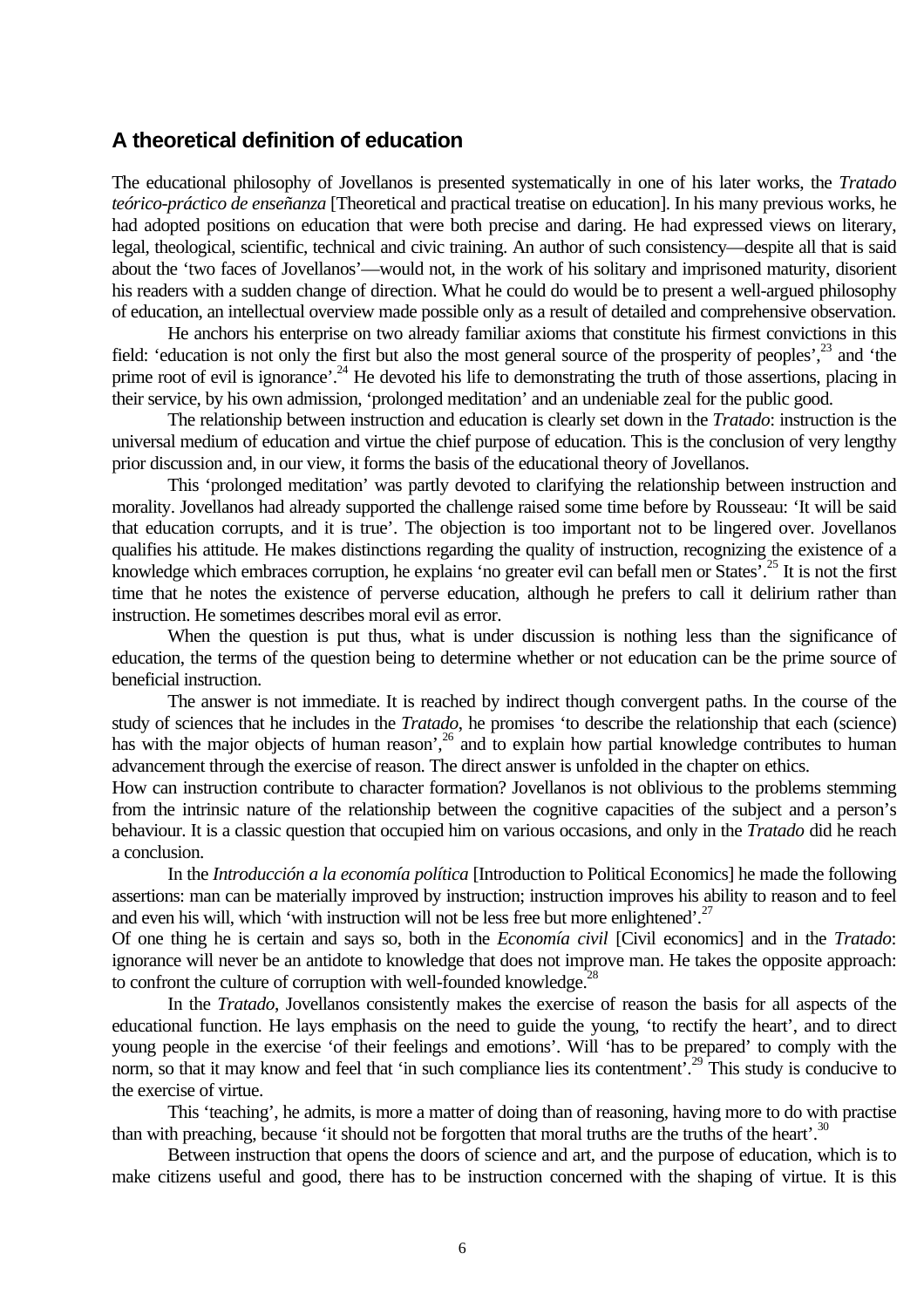distinctive 'savoir-faire' which has much in common with art and, in a way, comes under the heading of wisdom that Jovellanos identifies as the domain of education.

For our author, education is the pivot that has to turn instruction toward virtue. At the time of the Enlightenment, it was of the essence that education should guide the universal spreading of knowledge toward the twin challenges of the age: Virtue and the wealth of nations.

# **Happiness as the spur to and goal of education**

One key factor in the philosophy of Jovellanos has yet to be mentioned, and that is happiness. Although introduced for the first time at the end of the *Tratado*, its influence is present throughout the entire process. It forms part of a sequence of ideas that subtends the whole work: Instruction-education-virtue-happiness. The logical order of exposition in no way implies a chronological succession, since the factors mentioned are all interlinked, both with respect to the pupil and as regards the aims of the agents of his or her education.

The educational approach is to persuade the young that virtue is the road to happiness.<sup>31</sup> Always on the understanding that rational desires are the fountainhead of virtue.

The anthropological approach is based on the three following affirmations:

- men and women aspire to happiness under the impulse of an inherent inclination in human beings;
- happiness lies in a feeling lodged in the innermost reaches of consciousness. It is independent of fortune. External goods help to increase it only when employed virtuously;
- man's natural aspiration for good leads him to the supreme good that is God.

Jovellanos thus comes to what he regards as the centre of any moral doctrine, which in turn sets the bearings for education. The educational approach must assist the reason and the heart of the young to enable them to discover that 'the supreme good coincides with the ultimate purpose of man, and the object of virtue, with that of happiness'. $^{32}$ 

# **Features of education as viewed by Jovellanos**

# PUBLIC EDUCATION

General education, as conceived by Jovellanos, must be public, universal, civic, humanistic and aesthetic. He insists that public education is the prime source of national prosperity. This leads to the statement that if education is for all citizens its subject-matter is automatically determined: it must equip the subjects of the State, whatever their class and occupation, to attain personal happiness and contribute in the greatest possible measure to the nation's welfare and prosperity.<sup>33</sup> Its purpose will be to improve the physical, intellectual and moral faculties. As to the means of carrying it out, they are the same for both private and public education. The former is not the object of direct government action, but in the *Bases* its improvement is seen as dependent on public education.

Education and the corresponding instruction are public inasmuch as they are established and regulated by the civil authorities.<sup>34</sup> The underlying concept of the *Bases para un Plan General de Instrucción Pública* (Foundations for a general system of public instruction) represents an important step in the secularization of education. A milestone on the way from the education policy of the enlightened despot to a liberal policy, which was actually to be promulgated by the constituent assembly of Cádiz.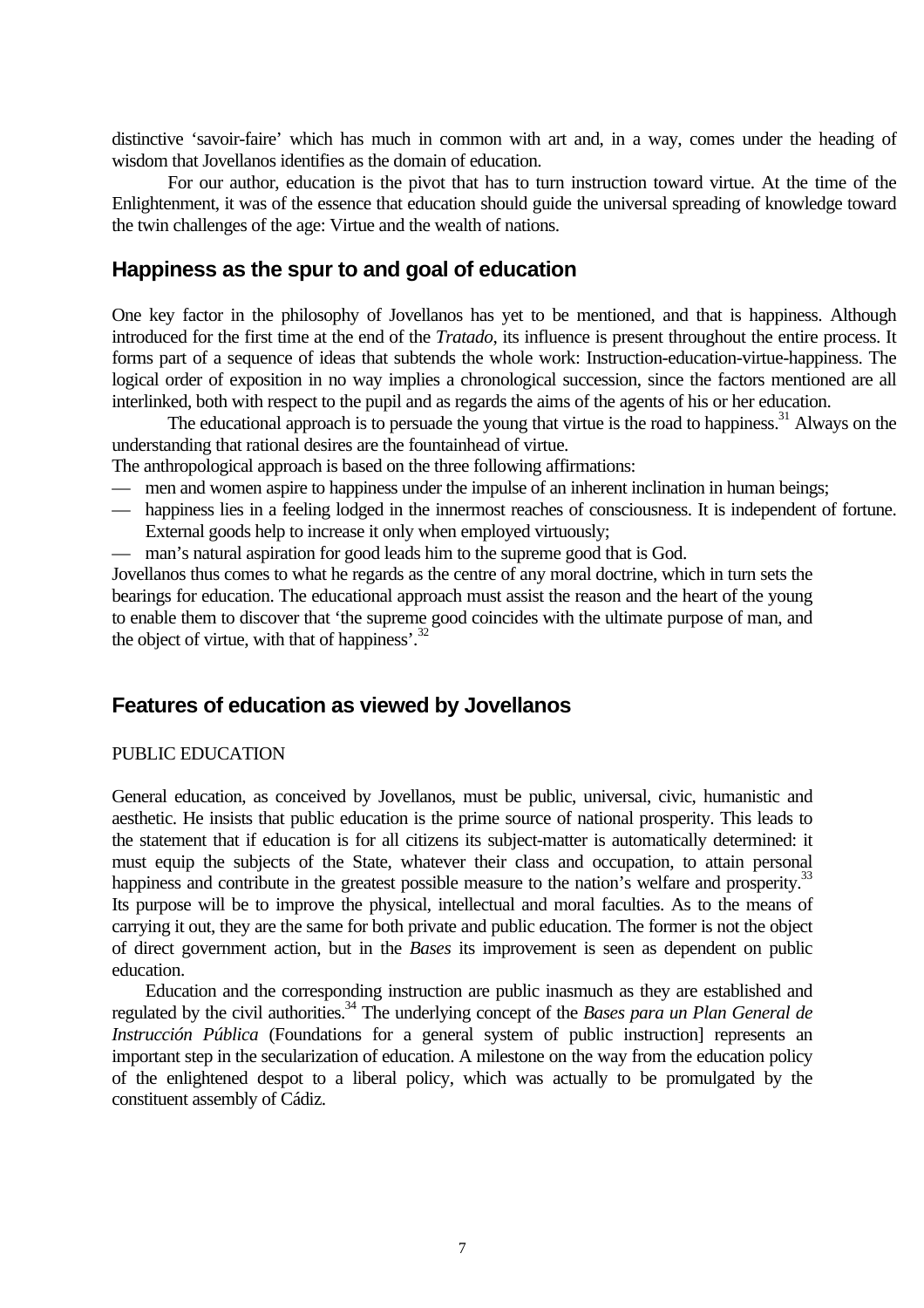#### UNIVERSAL EDUCATION

The universalization of education becomes a recurrent theme with Jovellanos. The universal provision of primary education, which was known in his day as 'first letters', was the chief obligation of the State. It was the due of all citizens. There must be no individual, however poor and helpless, not able to have access to such instruction free of charge. Nor should there be any village, however remote, without a school. $^{35}$ 

School education, which the author wishes to be an obligation for government and citizens alike, comprises 'the first letters and the first truths'. These are an initiation into the 'methodical sciences', a term applied by Jovellanos to knowledge that provides an introduction to methods of investigating the truth and receiving instruction. Although he does not develop this point, he felt that the methods of teaching reading and writing needed reviewing. 'First letters' must include, in addition to learning to read and write, a grounding in the basics of natural, civic and moral doctrine, arithmetic and drawing. $36$  This is the education due for all citizens.

#### CIVIC EDUCATION

Jovellanos was the first to use the term 'civic education' in Spanish. This discipline is always necessary for all members of society concerning their rights and obligations *vis-à-vis* that society, but Jovellanos lays great emphasis on it in view of the crisis of the old order and his clear awareness of the contemporary political crisis.

This discipline, which offers an introduction to the various obligations of the citizen, will focus primarily on the origin of all civic virtues, which Jovellanos calls *amor público*, <sup>37</sup> or concern for the common good. On it depends civil unity; it governs the rights and duties of the citizen and obtains from individual interest the sacrifices demanded by the common interest. It makes the welfare and prosperity of all a factor in the happiness of each. Civic education has a distinct content that must form part of primary education or popular education. Jovellanos picks out one aspect in particular: the duty of every citizen to secure instruction; no instruction, 'however lofty and sublime', can make up for a lack of knowledge of the civic sciences.<sup>38</sup>

#### HUMANISTIC EDUCATION

When the founder of the Institute of Navigation and Mineralogy presented his objectives, they fell within the compass of a somewhat narrow utilitarianism. He did not suffer from a lack of inspiration, the reading of Locke and Condillac having been almost daily fare for him. The switch toward the humanities was dictated—on the basis of his own firm humanistic upbringing—by the same educational reality. Comparison of the *Discurso inaugural* [Opening speech] with another delivered three years later, throws crucial light on the process of his educational thinking.<sup>3</sup>

In the first *Discurso*, the cultivation of mathematics and natural science is a clearly stated goal, highlighted particularly toward the end of the speech. Prosperity and wealth would result from the utilitarian slant of the new education he proposes. The second *Discurso*, while maintaining the primacy of the studies for which the institute was founded, developed the idea of the need to introduce literary subjects into the curriculum of future technicians. He had no hesitation in contrasting the humanist with the mere scientist. The latter he claimed to be 'abstract in principles, inflexible in his maxims, importunately obscure in his conversation'. On the other hand, the man of letters is seen as 'affectionate, tender, sympathetic in his feelings [...] Who better will understand, oblige and reconcile his fellow men?'<sup>40</sup>

Jovellanos painted an excessively pessimistic picture of the study of science and the human qualities it brings forth. He was two centuries ahead of his time in anticipating the human impact of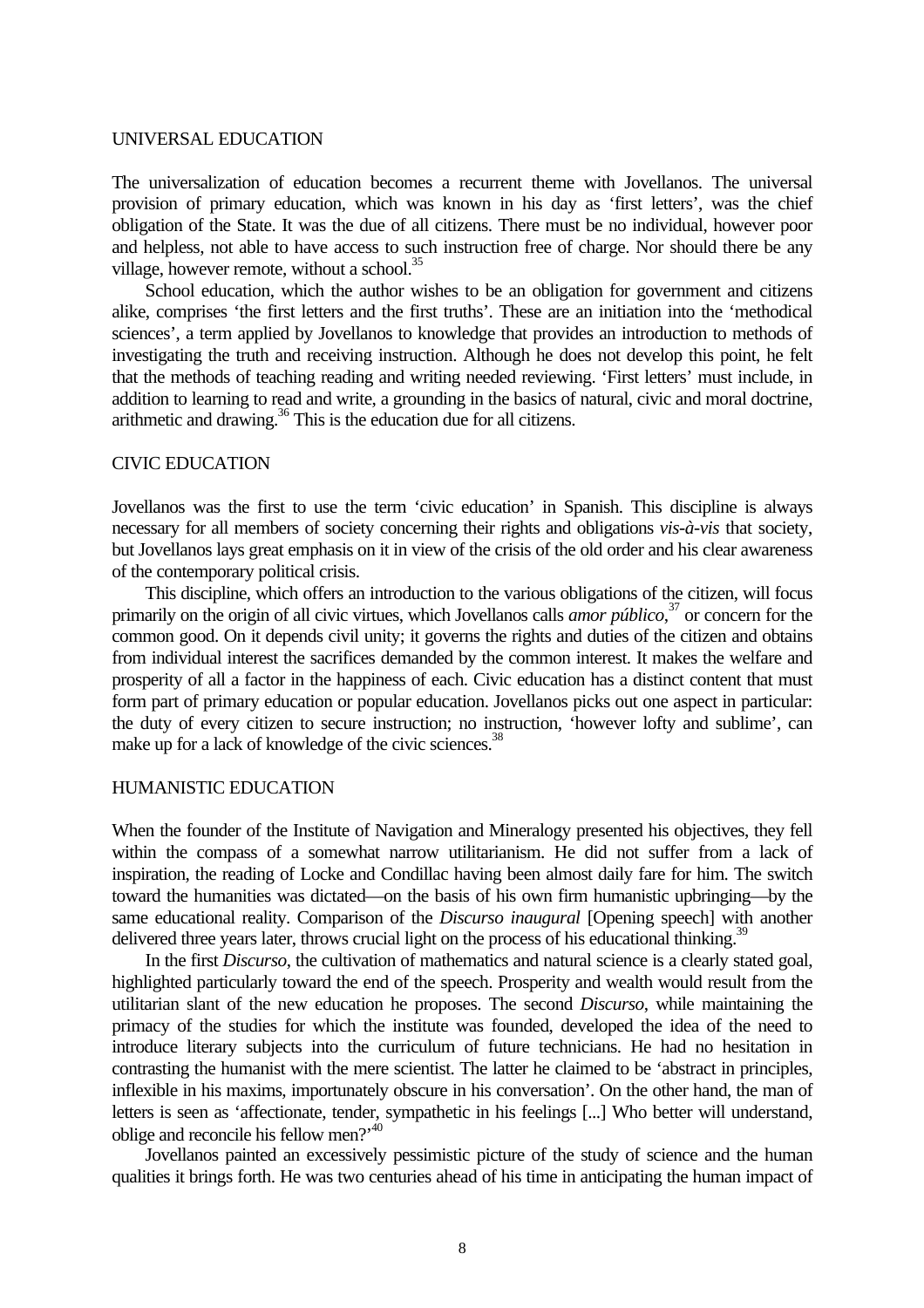narrow technological specialization and the supremacy of economism in educational processes. However, anyone taking the entire work of our author into account will find in it an educational humanism rising above these and other antinomies, because for him education must in the last analysis serve the human being.

# AESTHETIC EDUCATION

Imagination occupies a special, one might say decisive, place in education for Jovellanos. To be able to understand the language of the fine arts and letters, which is the ideal of a harmonious personality, it is essential to cultivate the imagination. Good taste can be inculcated through education, and this is an explicit opinion of Jovellanos. The process that makes it possible to commune with and derive pleasure from artistic creations is refreshed in contact with those who, owing to their human qualities and gifts of expression, have rightly been called 'masters of humanity'. Education should be the place where contact with artistic achievements of the highest quality opens up 'a new universe full of marvels and enchantment'.<sup>41</sup>

In the history of Spanish education the educational worth of humanistic training has perhaps never been argued as urgently as by Jovellanos.

# TECHNICAL EDUCATION

Efforts to provide artisans with more effective education and more up-to-date technical training in some occupations were a feature of the Enlightenment and the period immediately preceding it (Escolano Benito, 1988). The policy of Campomanes represents an important chapter in this movement combining the interests of labour and education. Although he was sometimes at odds with the prevailing ideology, Jovellanos contributed actively through the Economic Societies of Friends of the Country and with various practical activities and publications.

The Royal Asturian Institute of Navigation and Mineralogy founded by Jovellanos in Gijón (1794)<sup>42</sup> was an exemplary achievement. The institute, openly realist in inspiration, rose above narrowly utilitarian objectives to give attention to general aspects of the education of young pupils, who came to it upon completion of their primary education.<sup>43</sup>

The curriculum comprised four core subjects: the exact sciences; natural sciences (physics and chemistry); drawing (industrial and technical); and modern languages. The library was well-stocked from the outset, with a large contingent of foreign works, mainly on mathematics, physics and chemistry.

The institute may be regarded as the forerunner of the technical colleges that later developed outside the universities. Owing to its orientation towards industrial applications and to inductive methods of learning, it came to be regarded as a sort of anti-university in the contemporary educational scene. The serious difficulties that beset its founder and the vicissitudes of the War of Independence meant that the institute had a short life.

#### EDUCATION FOR WOMEN

Even education for girls was given fresh impetus by the *Reglamento para el establecimiento de escuelas gratuitas* [Regulations for the establishment of non-fee-paying schools].

Women, with their social function and decisive presence in cultural life, feature in a number of other passages of the works with which we are concerned. The last passage is from the *Bases* [Foundations]. Taking refuge in Seville while the nation was at war, Jovellanos recognized once again the importance of the education of 'this precious half of the nation'. He points out the influence of women both on the domestic education of the young and on their literary, moral and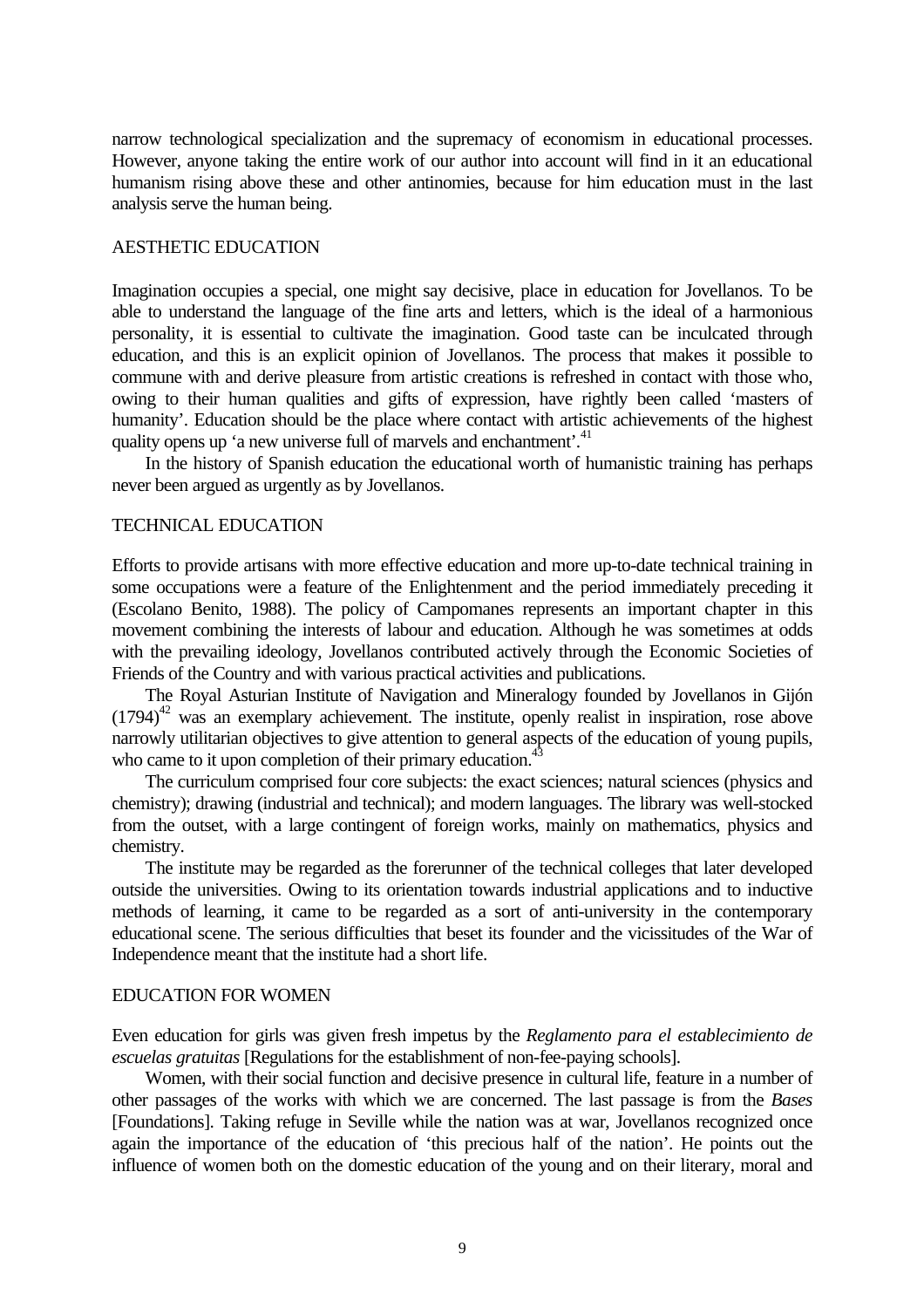civic education. Women have the potential to contribute to peace among peoples and to more humane social relations.

The Central Junta was to give much thought to ways of mustering the necessary resources in order to establish non-fee paying, general schools for women in the population at large throughout the kingdom.<sup>44</sup> Although Jovellanos was not an innovator with regard to the academic content of women's education, he did innovate with regard to the universalization of popular education, 'without distinction as to sex'. 45

The cultivated woman has in Jovellanos a resolute protector. In the matter of whether or not women should be admitted to the Madrid Economic Society, he clearly defines his stand: they should be admitted subject to the same formalities and with the same rights as other individuals; they should not form a separate class, and the agreement should be adopted by means of a formal statement.<sup>46</sup>

Other aspects of educational thinking in Jovellanos are to be found in Caso González, J. (1988) and in Galino Carrillo, A. (1953).

# **A critical consciousness**

Jovellanos' views were criticized during his time and are still controversial today. He formulated the basis for a secular Christian education in accordance with and relevant to the historical circumstances in which he lived. At the same time, and without contradiction, he tried to establish education on a rational basis. These undertakings were extremely significant. Cosmopolitan and international by choice, culture and character, he is the best exponent of conflicting attitudes and ideas in Spain during this turning-point in history. He gives a lucid account of the personal and ideological drama of one attracted by the ideas of the Enlightenment while aware of new liberal influences, although this awareness was partial rather than total. The same was true of the Cortes of Cádiz, which disregarded his *Bases para un Plan General de Instrucción Pública*. In other respects—as we have seen—Jovellanos set the pattern for the development of education in Spain over the next two centuries.

#### **Notes**

- 1. Angeles Galino Carrillo (Spain) Ph.D. Professor of educational history at the Universidad Complutense, Madrid. Former director-general of secondary and vocational education, former director-gereral of educational classification and former president of the Centro National de investigaciones en Educación (CENIDE). Consultant on various UNESCO missions to Brazil. Her present centres of interest concern cross-cultural and women's education. Her most recent publications include: Presupuestos culturales para una pedagogía de los valores [ Cultural budgets for values education], Historia de la educación: edades antigua y media [History of education: ancient and medieval periods], and Personalización educativa: génisis y estado actual [Personalized education: origins and present situation].
- 2 Original title by the author: 'Jovellanos, an educator of the Spanish Enlightenment'.
- 3. 31 December 1796. See: G. M. de Jovellanos, *Diarios, 1790–1801* [Journals], ed. by Julio Somoza, Oviedo, Instituto de Estudios Asturianos, 1953–55.
- 4. The term *manteístas* comes from *manteo*, the cloak worn by poor students who supported the reforms, as opposed to the *colegiales* who enjoyed the benefit of scholarships and other privileges.
- 5. G. M. de Jovellanos, Memoria sobre educación pública o tratado teórico práctico de enseñanza [Memorandum on public education or theoretical and practical treatise on teaching], in: *Obras publicadas e inéditas* [Published and unpublished works], vol. 46, p. 232, ed. by Cándido Nocedal, Madrid, Biblioteca d'Autores Españoles, 1858.
- 6. Ibid.
- 7. Ibid., p. 252 ff.
- 8. G. M. de Jovellanos, Elogio de Carlos III, in: *Obras publicadas e inéditas*, vol. 87, p. 7 ff., ed. by Miguel Artola, Madrid, Biblioteca de Autores Españoles, 1956.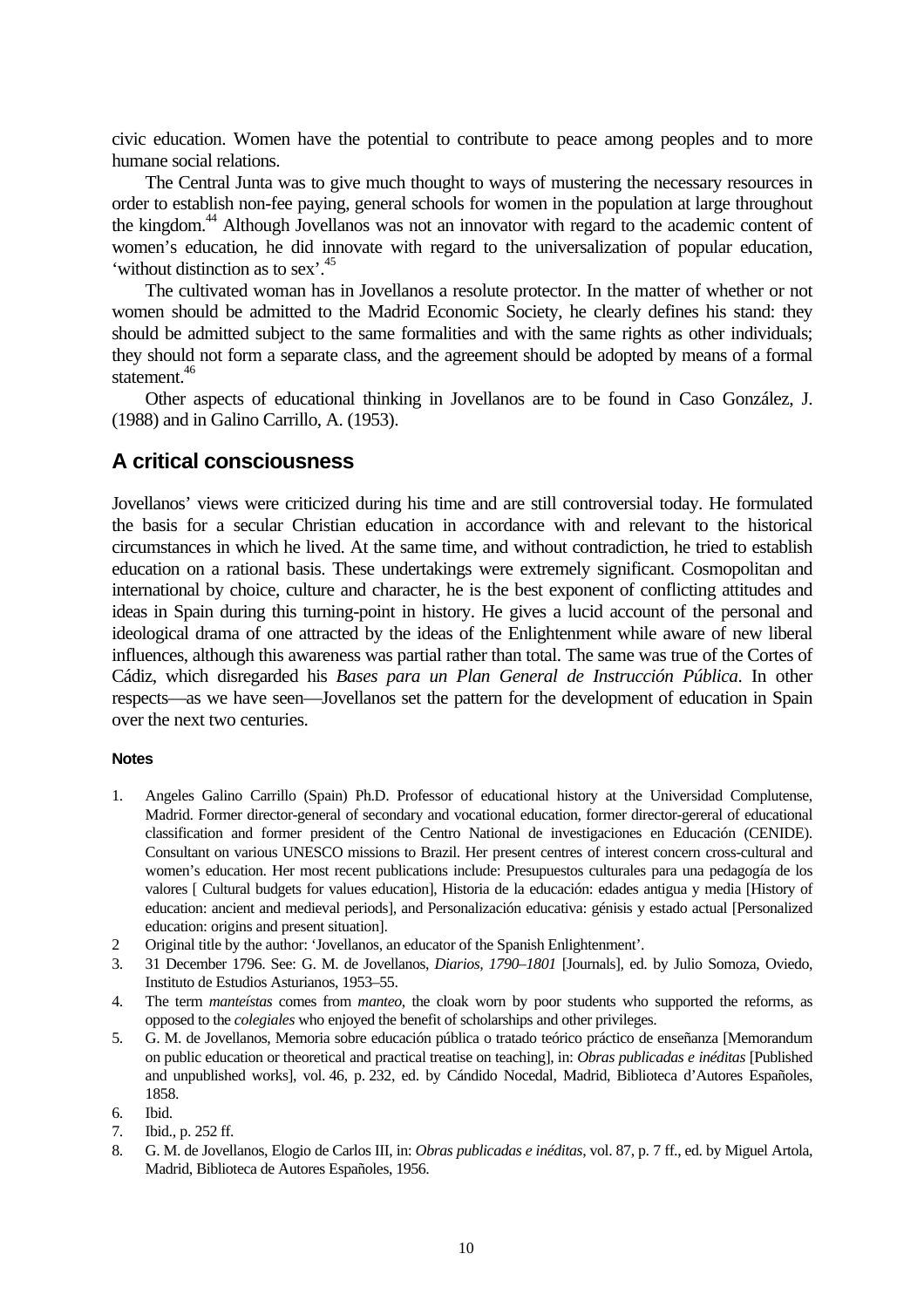- 9. Ibid., p. 9.
- 10. Ibid., p. 10.
- 11. G. M. de Jovellanos, Informe sobre la Ley Agraria [Report on the Agrarian Law], in: *Obras publicadas e inéditas*, vol. 50, p. 122, ed. by Cándido Nocedal, Madrid, Biblioteca de Autores Españoles, 1858.
- 12. Ibid., p. 123.
- 13. Ibid., p. 124.
- 14. Ibid.
- 15. Ibid., p. 125–26.
- 16. Ibid., p. 125.
- 17. Ibid., p. 124.
- 18. Memoria [...], op. cit., p. 251.
- 19. Ibid., p. 252.
- 20. Ibid., p. 253.
- 21. Ibid.
- 22. Ibid., p. 255.
- 23. Elogio de Carlos III, op. cit., p. 10.
- 24. Ibid., p. 13.
- 25. Memoria[...], op. cit., p. 232.
- 26. Ibid., p. 240.
- 27. G. M. de Jovellanos, Discurso sobre el Estudio de la Economía Civil [Speech concerning the study of the civil economy], in: *Obras publicadas e ineditas*, vol. 87, p. 17, ed. by Miguel Artola, Madrid, Biblioteca de Autores Españoles, 1956.
- 28. Memoria [...], op. cit., p. 232.
- 29. Ibid., p. 251.
- 30. Ibid., p. 235.
- 31. Ibid., p. 261.
- 32. Ibid.
- 33. Ibid., p. 237.
- 34. G. M. de Jovellanos, Bases para un Plan General de Instrucción Pública [The foundations of a general system of public instruction], in: *Obras publicadas e inéditas*, vol 46, op. cit., p. 268.
- 35. Informe sobre la Ley Agraria, op. cit., p. 125.
- 36. Memoria [...], op. cit., p. 241–43.
- 37. Ibid., p. 256.
- 38. Ibid., p. 257.
- 39. G. M. de Jovellanos, Discurso Inaugural del Real Instituto de Náutica y Mineralogía [Opening speech at the royal nautical and mineralological institute], in: *Obras publicadas e inéditas*, vol. 46, op. cit., p. 318–24.
- 40. G. M. de Jovellanos, Discurso sobre la necesidad de unir el estudio de la literatura al de ciencias naturales [Speech on the necessity of uniting the study of literature and the natural sciences], in: *Obras publicadas e inéditas*, vol. 46, op. cit., p. 330–34.
- 41. Ibid., p. 333.
- 42. Discurso Inaugural [...], op. cit., p. 318–24.
- 43. G. M. de Jovellanos, Ordenanza para la Escuela de matemáticas, física, química, mineralogía y náuticade Gijón [Decree on the school of mathematics, physics, chemistry, mineralogy and marine at Gijón], in: *Obras publicadas e inéditas*, vol. 50, op. cit., p. 399–420.
- 44. Bases para un Plan General de Instrucción Pública, op. cit., p. 274.
- 45. Memoria [...], op. cit., p. 242.
- 46. G. M. de Jovellanos, Memoria sobre si se deben admitir las señoras en la Sociedad Económica Matritense *Obras publicadas e inéditas*, vol. 50, op. cit., p. 56.

#### **References**

- Aguilar Piñal, F. 1969. *La Universidad de Sevilla en el Siglo XVIII. Estudio sobre la primera reforma universitaria moderna* [The University of Seville in the eighteenth century: study of the first modern university reform]. Seville, Anales de la Universidad Hispalense.
- Caso González, J. M. 1988. Jovellanos y la reforma de la enseñanza [Jovellanos and the reform of education]. In: *De Ilustración y de Ilustrados* [On enlightenment and enlighteners], p. 225–306. Oviedo, Instituto Feijóo de Estudios del Siglo XVIII.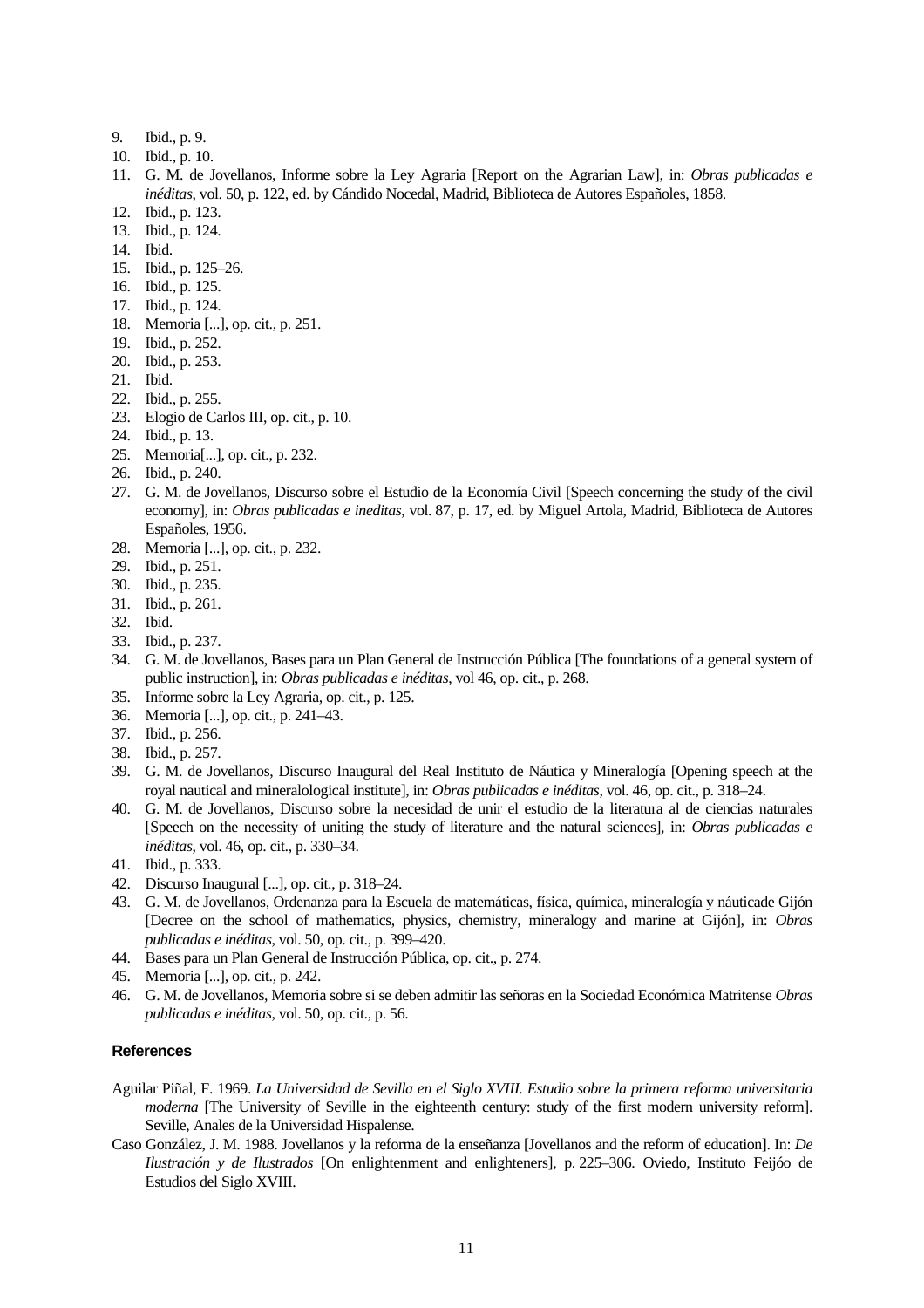- Escolano Benito, A. 1988. *Educación y economía en la España Ilustrada* [Education and economy of the Spanish enlightenment]. Madrid, Ministry of Education and Science.
- Galino Carrillo, A. 1953. *Tres hombres y un problema. Feijóo, Sarmiento y Jovellanos ante la educación moderna* [Three Men and a problem: Feijóo, Sarmiento and Jovellanos before modern education]. Madrid, Consejo Superior de Investigaciones Científicas.
- Gil, L. 1976. *Campomanes : un helenista en el poder* [Campomanes: a Greek in power]. Madrid, Fundación Universitaria Española.
- Merida-Nicolich, E. 1990. El concepto de Instrucción Pública. Sus notas características en Campomanes, Jovellanos, Cabarrús y Quintana [The Concept of public instruction: its main features in campomanes, Jovellanos, Cabarrús and Quintana]. In: *La Revolución Francesa y su influencia el la educación en España* [The French Revolution and its influence on education in Spain], p. 117–140. Madrid, Universidad Nacional de Educación a distancia, Universidad Complutense de Madrid.
- Polt, H. R. J. 1964. *Jovellanos and His English Sources*. Philadelphia, Pa., American Philosophical Society.
- Rick, L. L. 1977. *Bibliografía crítica de Jovellanos (1901–1976)* [Critical Bibliography of Jovellanos]. Oviedo, Cátedra de Feijóo.
- Ruiz Berrio, J. 1988. La crisis del profesor español en la Ilustración [The crisis of the Spanish teacher during the enlightenment]. In: *Ilustración y Educación* [Enlightenment and education]. Madrid, Ministry of Education and Science.
- Valle Lopez, A. del. 1990. La huella de dos pedagogos de la Revolución Francesa Talleyrand-Perigord y Condorcet en los Proyectos Educativos de Jovellanos y Quintana [The influence of two educators of the French Revolution —Talleyrand-Perigord and Condorcet—on the Educational Projects of Jovellanos and Quintana]. In: *La Revolución Francesa y su influencia el la Educación en España*, p. 141–71, op. cit.
- Viñao Frago, A. 1982. *Política y educación en los orígenes de la España Contemporánea* [Politics and education in the origins of modern Spain]. Madrid, Siglo XXI.

#### **Works by Jovellanos**

The works of Jovellanos mentioned here can be found in five volumes of his *Obras publicadas e inédita*

- vols. 46 & 50. Ed. by Cándido Nocedal. Madrid, Biblioteca de Autores Españoles, 1858.
- vols. 85, 86 & 87. Ed. by Miguel Artola. Madrid, Biblioteca de Autores Españoles, 1956.
- A Arnesto. Sátira contra la mala educación de la nobleza [To Arnesto: satire against the poor education of the nobility]. 1787. (vol. 46)
- Bases para un Plan General de Instrucción Pública [Foundations for a general system of public instruction]. 1809. (vol. 46)
- Diarios (1790–1801) [Journal]. In: *Diarios.* Ed. by Julio Somoza. Preface by Angel del Rio. Oviedo, Instituto de Estudios Asturianos, 1953–55.
- Discurso Inaugural del Real Instituto de Náutica y Mineralogía [Inaugural speech for the royal nautical and mineralogical institute]. 1794. (vol. 46)
- Discurso sobre el Estudio de la Economía Civil [Speech concerning the study of the civil economy]. 1776. (vol. 87)
- Discurso sobre la necesidad de cultivar en el principado el estudio de las ciencias naturales [Speech concerning the need to cultivate study of the natural sciences]. 1782. (vol. 46)
- Discurso sobre la necesidad de unir el estudio de la literatura al de ciencias naturales [Speech on the need to unite the study of literature with the natural sciences]. 1797. (vol. 46)
- Elogio de Carlos III [In praise of Charles III]. 1788. (vol. 87)
- Informe sobre el libre ejercicio de las artes [Report on the free exercise of the arts]. 1785. (vol. 50)

Informe sobre la Ley Agraria [Report on the Agrarian Law]. 1794. (vol. 50)

- Memoria sobre educación pública o tratado teórico práctico de enseñanza [Memorandum on public education or theoretical and practical treatise on teaching. *c.* 1802. (vol. 46)
- Memoria sobre si se deben admitir las señoras en la Sociedad Económica Matritense [Memorandum on whether women should be admitted to the Madrid Economic Society]. 1786. (vol. 50)
- Ordenanza para la Escuela de matemáticas, física, química, mineralogía y náutica de Gijón (Real Instituto Asturiano) [Decree on the school of mathematics, physics, chemistry, mineralogy and marine at Gijón (Royal Asturian Institute)]. 1793. (vol. 50)

Plan de Educación de la Nobleza [Educational Plan for the Nobility]. *c.* 1798. (vol. 87)

Reflexiones sobre Instrucción Pública [Thoughts on public instruction] (1797). In: *De Ilustración e Ilustrados* [On enlightenment and enlighteners]. Ed. by José Caso González. Oviedo, Instituto Feijóo de Estudios del Siglo XVIII, 1988. Appendix, p. 307–33.